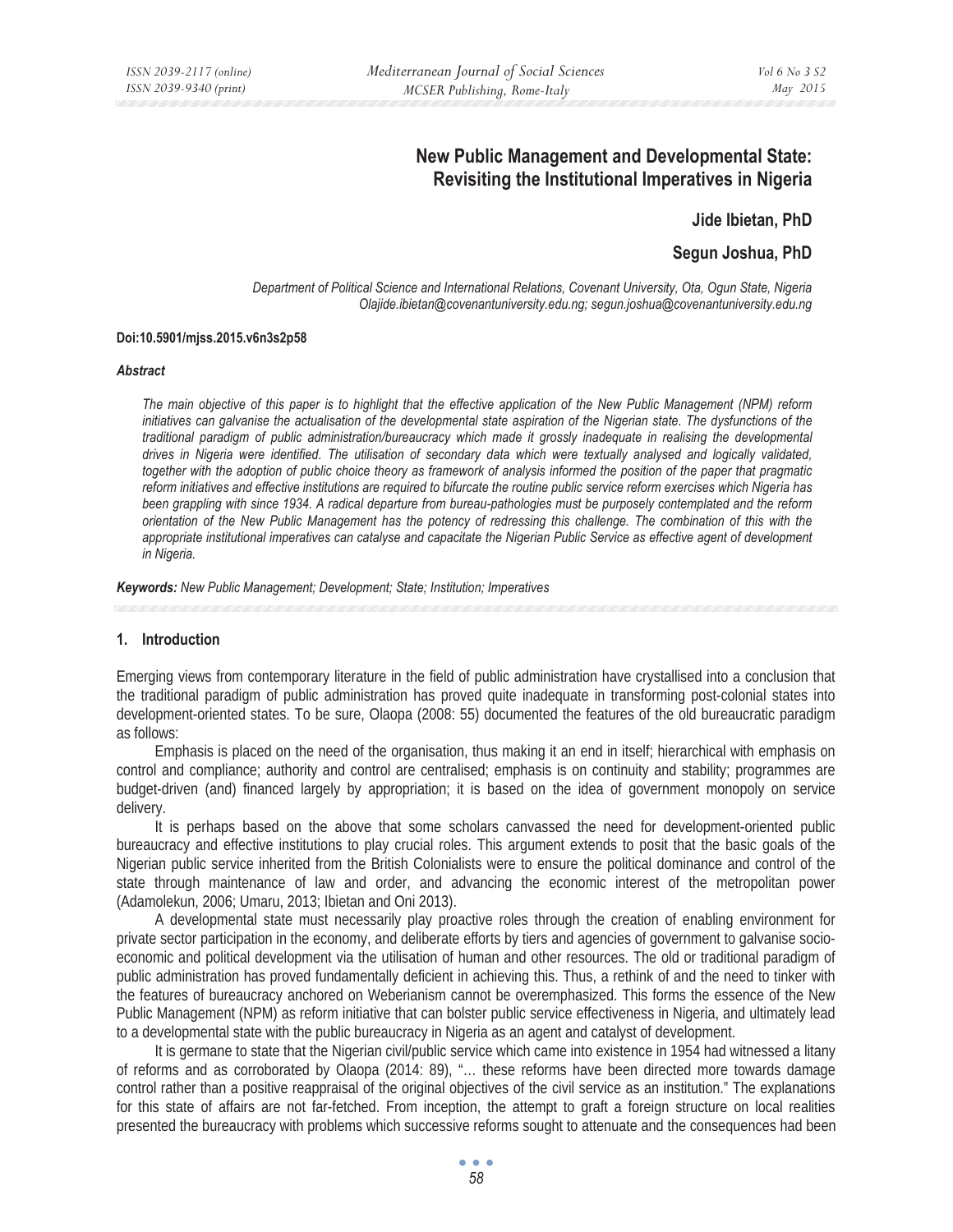largely reverberating. It is also consistent with good reasoning to state that the Nigerian public service is still an evolving institution on the journey towards maturity. These underscore the need to build and strengthen institutions anchored on leadership values, processes and to leverage institutional capacities for effective service delivery and development outcomes.

This paper is divided into six sections. The first part is the Abstract; followed by Introduction; Literature Review in which the New Public Management, Development/Developmental state are conceptualised; public choice theory as framework of analysis for the paper is within the purview of this section; Methodology; Results and Discussion on Nigeria's Developmental Status via the old paradigm of public sector management and the Institutional Imperatives of NPM in the Nigerian Public Sector are discussed. The final part is devoted to Conclusion and Recommendation.

# **2. Literature Review**

This section takes on the concepts of New Public Management; Development/Developmental state; and public choice theory as framework of analysis for this paper.

# *2.1 Conceptualising New Public Management*

The changing perception on the role of the state in governance and public affairs has led to critical thinking and assault on public bureaucracy anchored on the traditional paradigm of the Weberian model as an effective institution for service delivery (social/public goods) and in the development process of nation-states. It is perhaps quite illuminating that Adamolekun (2002: 14) explained thus:

*… NPM seeks to apply market principles to governmental administration, with an emphasis on competition, contracting and customer orientation. It also emphasizes merit-based recruitment and promotion … increased autonomy for managers ("letting managers manage") with corresponding responsibility, performance-related pay…continuous skills development and upgrading. There is also an emphasis on performance measurement, with particular attention to the delivery of services to the public.* 

The underlining tenets of NPM are as follows: management orientation, efficiency and performance enhancing measures based on objective and timely appraisal; leaner public bureaucracies in form of agencies that are driven by market principles such as contracting out (out-sourcing); competition; cost-reduction measures; setting benchmarks and targets; short-term contracts; financial inducement and guaranteeing wider latitudes of discretion for managers. To be sure, NPM connotes the application of business philosophy, principles and practices to governmental activities.

In underscoring the above averments, Sharma, Sadana and Kaur (2012: 46) posited that NPM presupposes that "government should not be both provider … (and) producer. The government should produce nothing at all." They corroborated that Government should regulate and create proper environment for free enterprise and competition, preferably through outsourcing. A common thread or denominator linking the foregoing conceptualisation of NPM is the business style or approach to public sector management. Sharma et al (2012) posited further that NPM is essentially marked by a more forthright and honest consideration of the interdependence between administrative structures cum processes and their corresponding ends and goals, this reinforces the relevance of institutions in service delivery and ultimately in the realisation or yearnings of a developmental state.

Umaru (2013: 244) building on other scholars identified four components of NPM as: efficiency drive with the objective of making the public sector more business-like; downsizing and decentralisation which focuses on disaggregation, organizational flexibility and rightsizing; management change that is devoted to integrating bottom-up and top down approaches to change based on service quality. The latter part of this characterisation of NPM converges accurately with the position taken by Sharma et al (2012: 43) that NPM like Development Administration is goal and change oriented, but more importantly focuses on processes that make public sector organisations more positivist and activist. Umaru (2013) corroborated that NPM is a global phenomenon underscored by a paradigm shift from traditional public administration and it is driven conjointly by socio-economic, political and technological factors.

Stretching further the works of scholars like Obi and Nwanegbo(2006), Ibietan (2013: 57) documented these factors as underscoring NPM: decentralised decision making; cost recovery; alternative service delivery; performance contracting; commercialisation; citizens charter and public reporting. An explication of the institutional imperatives of these in achieving a developmental state (status) for Nigeria is reserved for another section of this paper under Results and Discussion.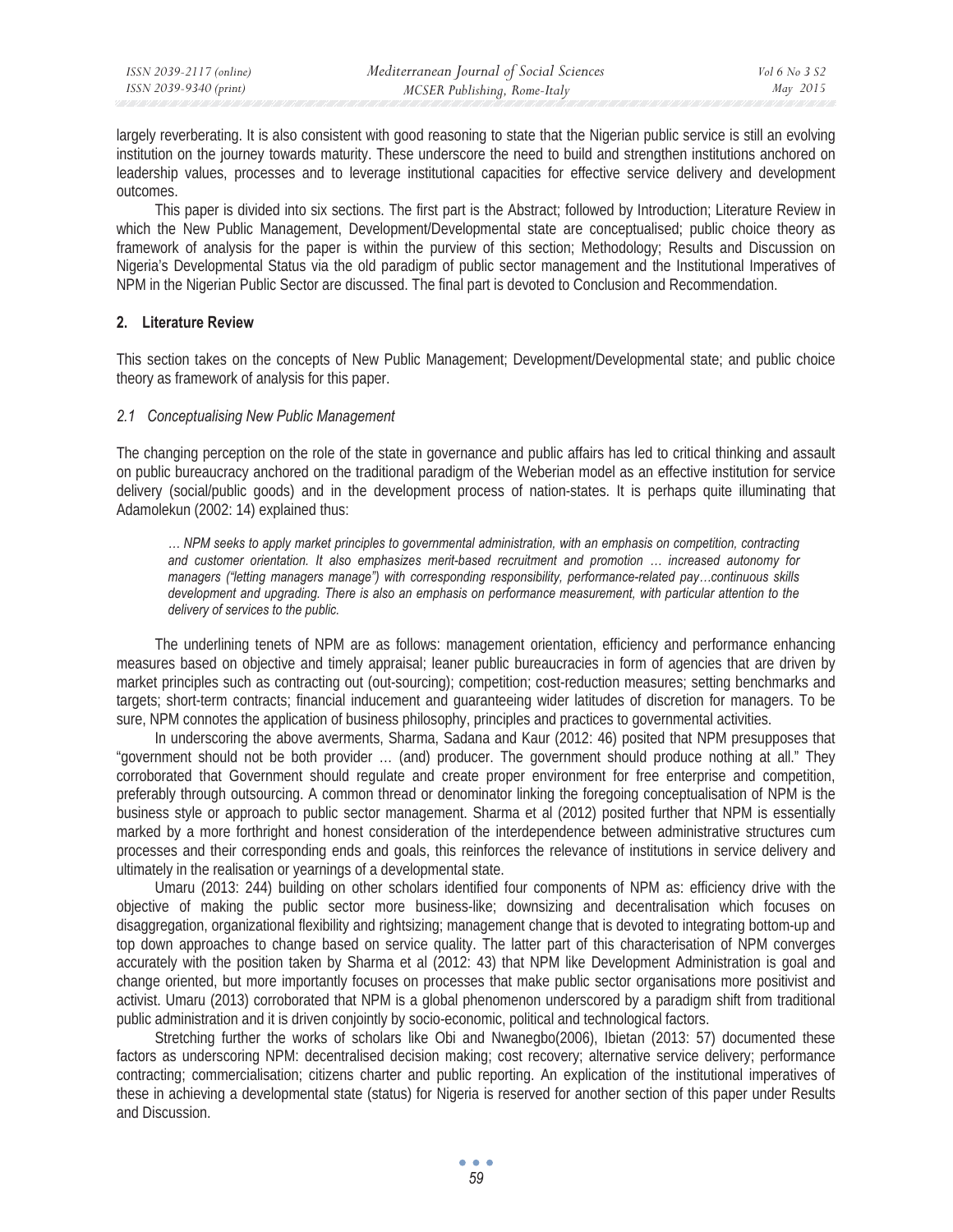#### *2.2 The Concepts of Development/Developmental State*

Attempts at defining or conceptualising development have been seriously underpinned by semantic problems as well as the divergent philosophical and ideological orientations of writers and scholars as academics or practitioners. For instance, Sen (1999) conceptualised development from the ends and means of freedoms. To him, freedom is a primary end and principal means of development, any developmental effort that misses these variables is off the course, and he captured it as the constitutive and instrumental roles of freedom.

Todaro (1982) in Okoli and Onah (2002: 130) defined development thus:

*A multi-dimensional process involving the re-organization and re-orientation of the entire economic and social system. This involves, in addition to improvement of income and output, radical changes in institutional and administrative structures as well as in popular attitudes, customs and beliefs.* 

Implied in the above definition is the fact that development is not only a physical process, but extends to incorporate behavioural or attitudinal changes required for vigorous institutional transformation. The net effect of this is the positive impact on the socio-cultural, economic and politico-administrative systems of the nation-state manifesting in improved education, health care delivery, housing, infrastructures and other public/social services.

Apeh (2007: 86) operationalised development as follows:

*Quantitative and qualitative changes and increase in the structure, composition and performance of the forces of production. It is predicated on the enhancement of freedom and improvements in the standard of living of members of the society through the eradication of illiteracy, disease, hunger and poverty.* 

The latter part of the above definition converges with that of Sen (1999) which finds expression in the central role of freedom in the development process and outcome. Development therefore reinforces allocative efficiency and distributional equity of public goods and social services which produces trickle-down effects. This way, the common man becomes the focus of development with noticeable life-changing improvements.

From the foregoing and the contributions of other scholars on this subject, it is obvious that the definition of development tends to assume a clear movement away from the conventional economic indicators (of increase in GDP, GNP, per capita income and others) to non-economic indices such as the democratic and institutional imperatives of political governance and social indicators (Jhingan, 2007: 5-12).

The term "Developmental State" is traceable to the writings of international political economy scholars which refer to attempts or efforts in the late twentieth century by governments in Eastern Asia to usher in development through centralised or state-led macroeconomic planning.

Leftwitch (1995) in Tomwarri (2011: 319) conceptualised a developmental state this way:

*… has more independent, or autonomous political power determined developmental elite; a powerful, competent and insulated bureaucracy; a weak and subordinated civil society; the effective management of non-state economic*  interests; legitimacy and performance, strategic capacity, organisational and technical capacity to play its developmental *role.* 

The wholesale adoption of the above definition requires a great deal of care and caution. This is predicated on some gaps and codicils inherent in it. To be precise, the inclusion of a weak and subordinated civil society as a feature of developmental state portrays totalitarianism and fascism. It also gives the erroneous and unintended implication that a developmental state cannot be democratic, otherwise, how can one rationalise this proviso of weak and subordinated civil society. Indeed, a vibrant and active civil society is one good platform for entrenching democratic practice. The addition of "the effective management of non-state economic interests" presupposes that state economic interests and public services/social goods do not require effective management, and this is quite naïve and misleading.

A developmental state can be construed as:

*one whose ideological underpinnings are developmental and one that seriously attempts to deploy its administrative and political resources to the task of economic development and as states whose politics have concentrated sufficient power, autonomy and capacity at the centre to shape, pursue and encourage the achievement of explicitly developmental objectives, whether by establishing and promoting the conditions and directions of economic growth, or by organizing it directly, or by a varying combination of both (Mbabazi and Taylor 2005: 2, 5).*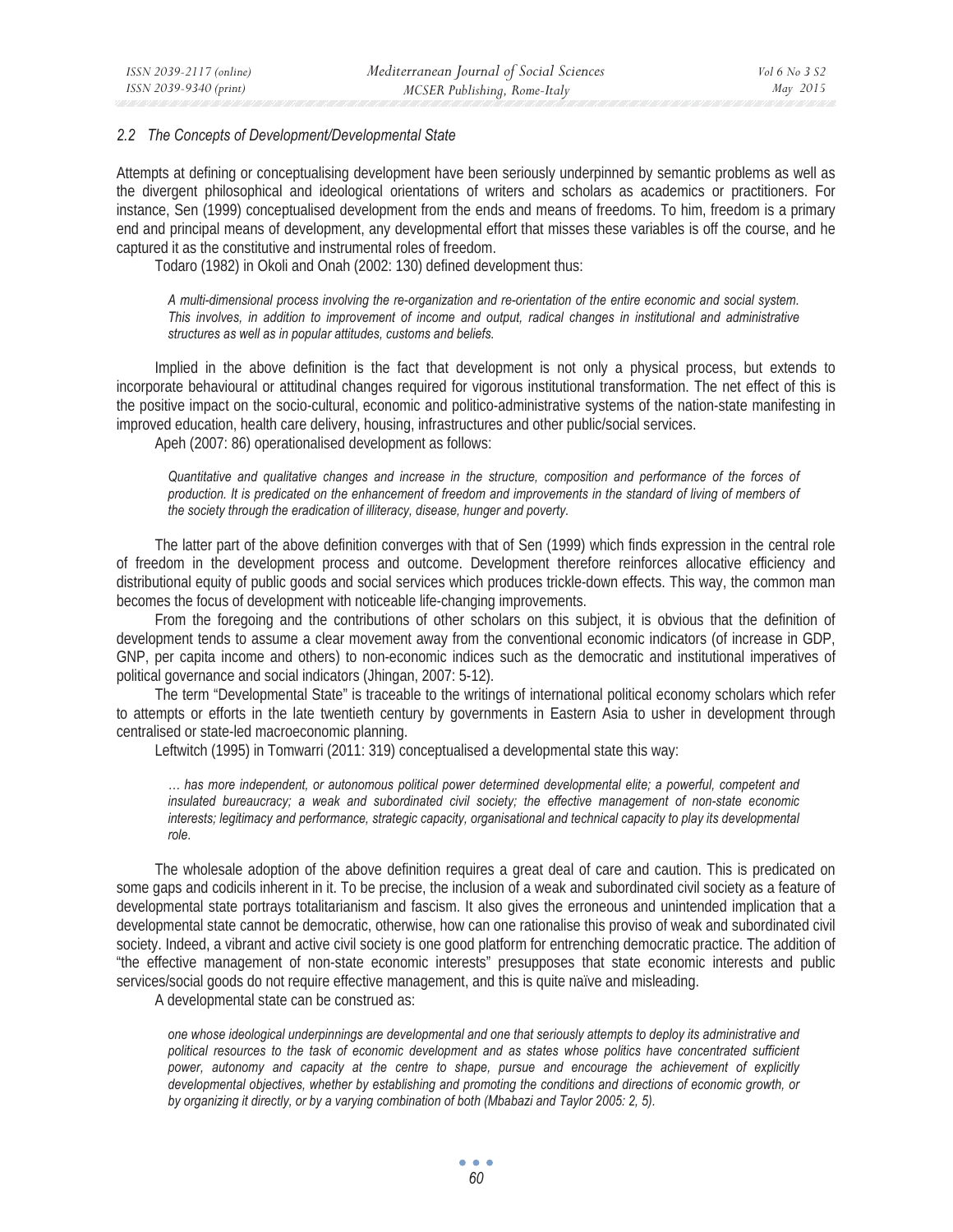It is deductible from the above definition that the focus and motivation of a developmental state are economic growth and development using political and administrative resources. The institutional imperative in this cannot be overemphasized. The only snag in this definition is the argument for undue centralisation of power, autonomy and capacity which could hamper rapid and urgent dispersal of developmental benefits in emerging and post-colonial states like Nigeria.

The contributions of Adamolekun (2006: 94) on a related theme show that a developmental state seeks to bring about a qualitative improvement in the standard of living of its citizens by "promoting industrialization, agricultural development, the construction of roads, railways and other transport facilities and providing social and welfare services" The instrumentality for attaining this goal, especially by some post-colonial African states was located in developmentoriented public bureaucracy realisable through administrative reforms. However, Adamolekun (2006) noted that an objective assessment of the prevailing realities in most of these states shows that the administrative reforms have not produced the desired results.

The institutional and other reform imperatives inherent in NPM offer necessary platforms to redress the above dysfunctions at the heart of traditional public administration bolster public service delivery/effectiveness and galvanise development. Can Nigeria be defined as a developmental state? The concomitant juxtaposition of affluence and affliction in the words of Ibeanu (2008) is a testimony that Nigeria is not yet a developmental state. This is underscored by the elite complicity in resource mismanagement, political activities and governance underlined by plunder, combined with leading policy outcomes that are not only unfair but inequitable to the mass of the citizenry.

#### **3. Theoretical Framework: Public Choice Theory**

This paper has its theoretical base laid in the Public Choice Theory. This theory benefited greatly from the works of scholars like Self (1972); Dunleavy (1991); Stover (1991); Pirie (1992); Krueger (1993); Chandler (1994); Das (1998); Adamolekun (2002); Ezeani (2004); and Olaopa (2008). The main thrust of this theory is that market considerations offer the optimal mechanism for service delivery and decision making.

The theorists similarly contend that public bureaucracies and representative democracy have in-built tendency to over-supply due to numerous factors which include the inclination of political office holders to conceal the true economic and fiscal positions of the country from the electorates and a resort to deficit financing in order to keep electioneering promises. The theory also posit that organised interest groups and bureaucrats constantly push for more and advance selfish narrow interests to the detriment of the silent and disorganised masses that fund state expenditure (Stoker, 1991:239).

A further contention of the theory is that the existing democratic arrangements are poor predictors of citizens' preferences and demands (Ezeani, 2004:49). The failure of representative democracy and public bureaucracies create in-built tendencies for profligacy and inefficiency on the part of government. The theory asserts that, government can be too big, disconnected from the people, unnecessarily politicised and hijacked by vested interests. Predicated on this, government tends to ignore citizens preferences which results in oversupply of low quality and irrelevant services.

The relevance of this theory to governance and the management of public affairs in Nigeria cannot be overemphasized. The poor state of infrastructures, social sciences and delivery of essential public goods in the face of abundant human and material resources shows a yawning gap between resource endowment and management on one hand, and development outcomes on the other. This realisation calls for appropriate administrative and institutional reforms located in the tenets of public choice theory and the pragmatic application of NPM initiatives.

The complicity of the governing elites in Nigeria in resource mismanagement with deep seated manifestations of avarice and rapacious tendencies has led scholars to describing Nigeria as a predatory autocracy characterised by policy instability, underdeveloped economic infrastructure and very scarce provisioning of public goods (Eifert, Gelb and Tallroth, 2003; Tomwarri; 2011). To halt this regression and position Nigeria on a fast lane to attaining the status of a developmental state would require determined political will at strengthening institutional capacity and drive that can severe the present romance with corruption and sundry acts of graft in the public domain.

The argument of public choice theorists that government can be too big, disconnected from the people, unnecessarily politicised and hijacked by vested interests, ignoring citizens preferences resulting in low quality or irrelevant services is very apt in Nigeria. An objective appraisal or performance evaluation of the political class since the re-emergence of democracy in 1999 reveal serious infrastructural deficits, mounting security challenges/insurgency which has made life very cheap and unpredictable in Nigeria, and poor social services delivery to mention but a few. The narrative presents a very disturbing picture as the mass of Nigerians had experienced raw deal from the governing elites in place of the much desired dividends of democracy. Appropriate remedial measures to the above dysfunctional state of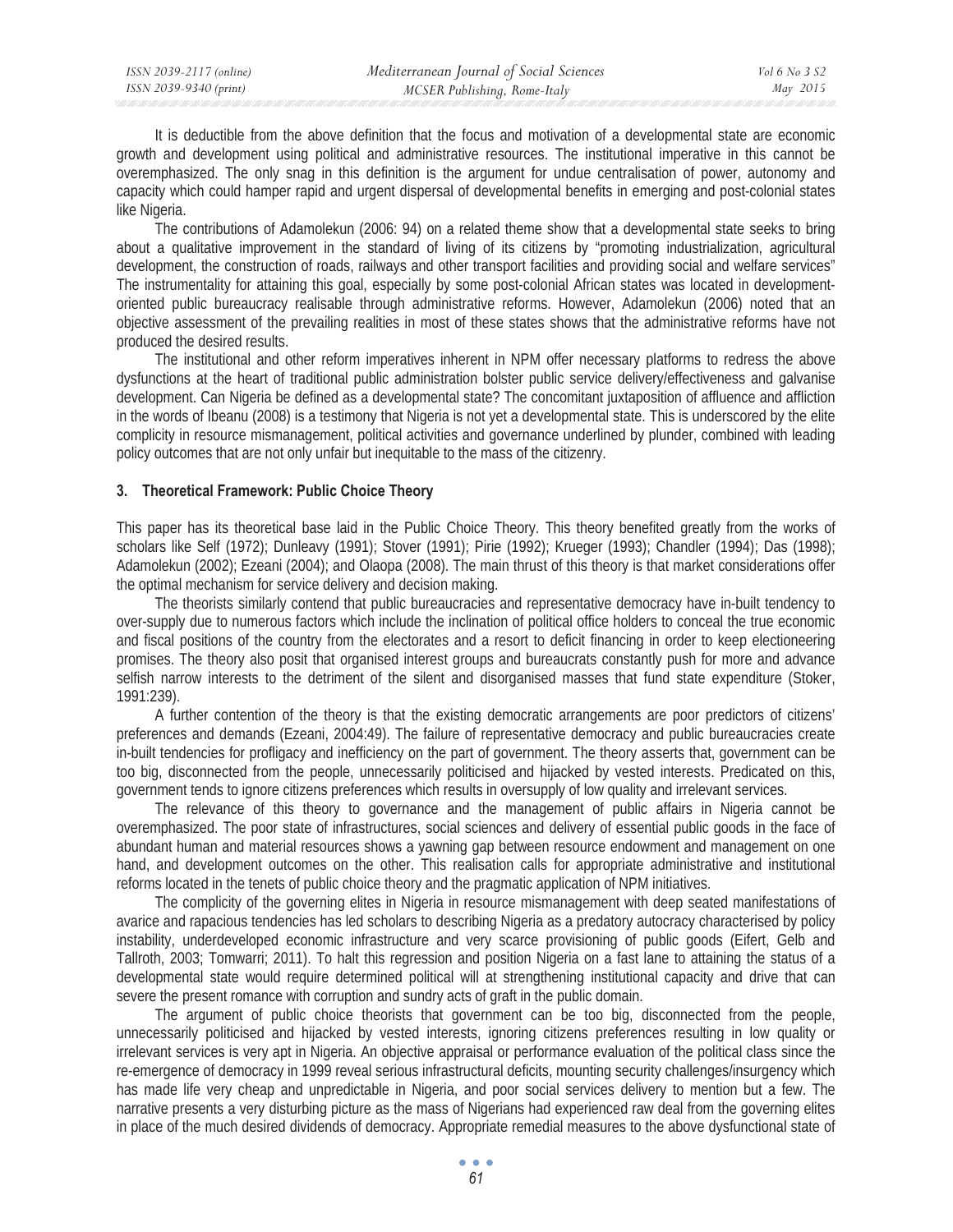affairs should be found in institutional reforms backed by techno-managerial expertise inherent in the public choice theory and the tenets of the NPM.

# **4. Methodology**

The paper benefitted mainly from secondary sources of data which were textually analysed and logically validated. Logical validation was employed in guaranteeing the validity of findings, discussion and recommendations of this paper. Logical validation according to Obasi (1999:121) is a careful attempt at ensuring that the contents of the research instrument is based on theoretical knowledge in the field being studied "and by convincing oneself that commonsensically, the items...in the instrument are logically reflective of what is being studied..."

The secondary data utilised in this paper, which were subjected to textual analysis and backed up by public choice theory as analytical framework with a focus on the objective of this paper are of theoretical and practical relevance, thus being logically reflective of the theme of this paper. The convenience, generalizability and efficacy of the instruments of data collection and analysis informed the deductions made and strengthened the recommendations proffered.

# **5. Results and Discussion**

# *5.1 Appraising Nigeria's Developmental Status: Traditional Paradigm of Public Sector Management and the Institutional Imperatives of NPM*

Juxtaposing Nigeria with indicators of developmental state highlighted earlier brings to the fore, the fact that Nigeria cannot be classified among the developmental states. This is evident in the growing gaps between the rich and the poor; shrinking public service; inaccessibility to public goods; economic decline; growing levels of corruption; unaccountable political system; policy instability and somersaults that are quite discouraging to foreign investment in spite of the large domestic market and the strategic location of the country among others. Little wonder that Ezema and Ogujiuba (2012) posited that the developmental state paradigm (DSP) is at present far from being realised in Nigeria. In the same vein, the World Bank (2010) observed that the Nigerian system has broken down and the economy has failed. This scenario has culminated in unprecedented distortion and inequality in income distribution with implication for high level of poverty which has been put at 70.8%. The World Bank yardstick for defining the poor is any person earning or spending less than \$1 a day. From the angle of per capita income, Nigeria ranks 160 out of 177. Life expectancy in Nigeria is put at an average of 46 years (World Bank, 2010).

Building on Abdullah and Dyk-Robertson (2008), the aforementioned ills and many others are attributed to the dysfunctional and poorly developed public bureaucracy. Suffice to say that effective and efficient bureaucracy is a necessary condition for attaining developmental state. This is in line with the position of Ezema and Ogujiuba (2012) that a developmental state must have the bureaucratic capacity to advance development. The Nigerian public bureaucracy lacks the capacity to galvanise development because the traditional paradigm of public sector management is still very much in vogue which has been explicated earlier in this paper, coupled with some ills associated with bureaucratic practices in Nigeria which was underscored by Okafor (2005:67) thus:

Once ensconced in a bureaucratic position, officials are promoted primarily on the bases of seniority. Rules for promotion fail to differentiate between productive and non-productive workers. Dismissal is rare except during the mass purge of Murtala-Obasanjo administration in 1975-1976, it is hard to lose a government job in Nigeria.

In addition, from the perspective of personnel qualifications, employees at the point of entry into the public and civil services often through the spoils system are mostly deficient in technical skills for their positions. It has also been discovered that on-the-job training programmes are weak and ineffective. The result of this process is that emphasis is placed on filling slots without recourse to whether employees' skills match the needs of such positions (Eme and Ugwu 2011).

Some of the ills associated with the management of the Nigerian public sector under the traditional paradigm can be gleaned from the work of Dike (1985). The author identified; poor organization, over-staffing, over-centralization, apathy, resistance to change, corruption, red tape, incompetence, favouritism as some of the factors bedevilling the Nigerian bureaucracy and thus, hamper its effectiveness.

# *5.1.1 Poor Organization*

The Nigerian public bureaucracy lacks a scientific work system. This is evident in the fact that most Nigerian civil servants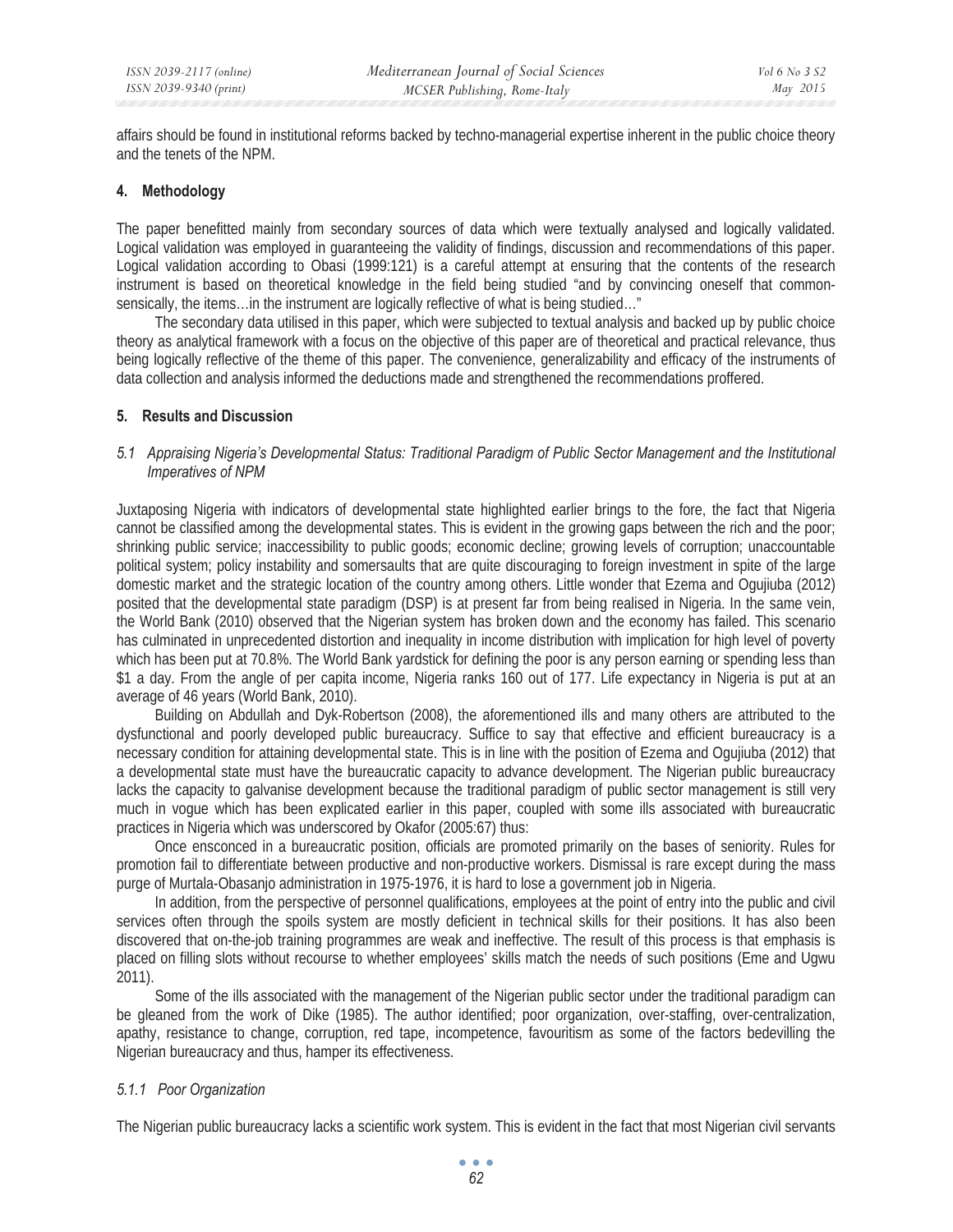have modicum knowledge of the goals of the service or those of governments in which they serve. It is observed that even when it seems they have clear ideas of individual assignments (which is not always), they often lack understanding on how these assignments relate to one another and to the larger goals of government. This situation makes job description imprecise and overlapping. Even the result-oriented management approach that is much talked about tends to be an academic exercise and quite mechanistic.

# *5.1.2 Over-Staffing*

One bane of performance in the Nigerian public bureaucracy is traceable to over-staffing; this problem is predicated on lack of proper study of staff requirements of public bureaucracy vis-a-vis the actual functions to be performed. In the Nigerian context, civil servants are recruited without consideration for service needs. It is not an overstatement to say that quite a number of staff in many ministries, departments and agencies of government are grossly underutilised because of this.

# *5.1.3 Over-Centralization*

Little consideration is given to delegation of authority within the service. This situation has created reluctance on the part of subordinate officers to use their initiative in the performance of their duties. The net result is that, while top level officers are over-worked as they grapple with both policy and routine matters, junior officers are underutilised.

# *5.1.4 Apathy*

This is a carry-over of the colonial experience with the mentality that government's job is nobody's job, and as such, there is less concern for productivity.

# *5.1.5 Resistance to Change:*

The Nigerian public service in particular is still conservative, inflexible and intolerant to change, and it has become very difficult to imbibe modern approaches to public sector management.

# *5.1.6 Corruption*

This has become very cancerous in the management of public affairs in Nigeria, as legitimate duties in the public bureaucracy are either perfunctorily executed or done at a cost to the recipient, thus making the interest of the public, not truly served.

# *5.1.7 Favouritism*

In one sense, favouritism is similar to corruption, because it involves doing someone a service contrary to the rules. While corruption is perpetrated for material considerations (whether past, present, or future), favouritism may be shown in order to maintain influence, to secure friendship, or for other self-serving reasons.

# *5.1.8 Red tapes*

Simply denotes rigid adherence to rules and procedures, which may involve interminable filling of forms, multiple approval and endorsement requirements, extended consultations and such other processes that cause delays and inconveniences crystallising in irritation and frustration to the public.

The above was corroborated by Eme and Ugwu (2011) that the problems confronting the public bureaucracy in Nigeria can be discussed under structural, administrative and behavioural, political and economic respectively. Some of the aforementioned problems can be captured under personnel qualifications, organizational structure, procedures for promotion and dismissal among others.

In their views, Abdullah and Dyk-Robertson (2008) adduced traditional high-handedness and omniscient tendencies of officials; incompetence; disempowerment of ordinary people through the officious language typically being used; asking for bribes in anticipation of services required; tardiness; and their exclusive hold on information as power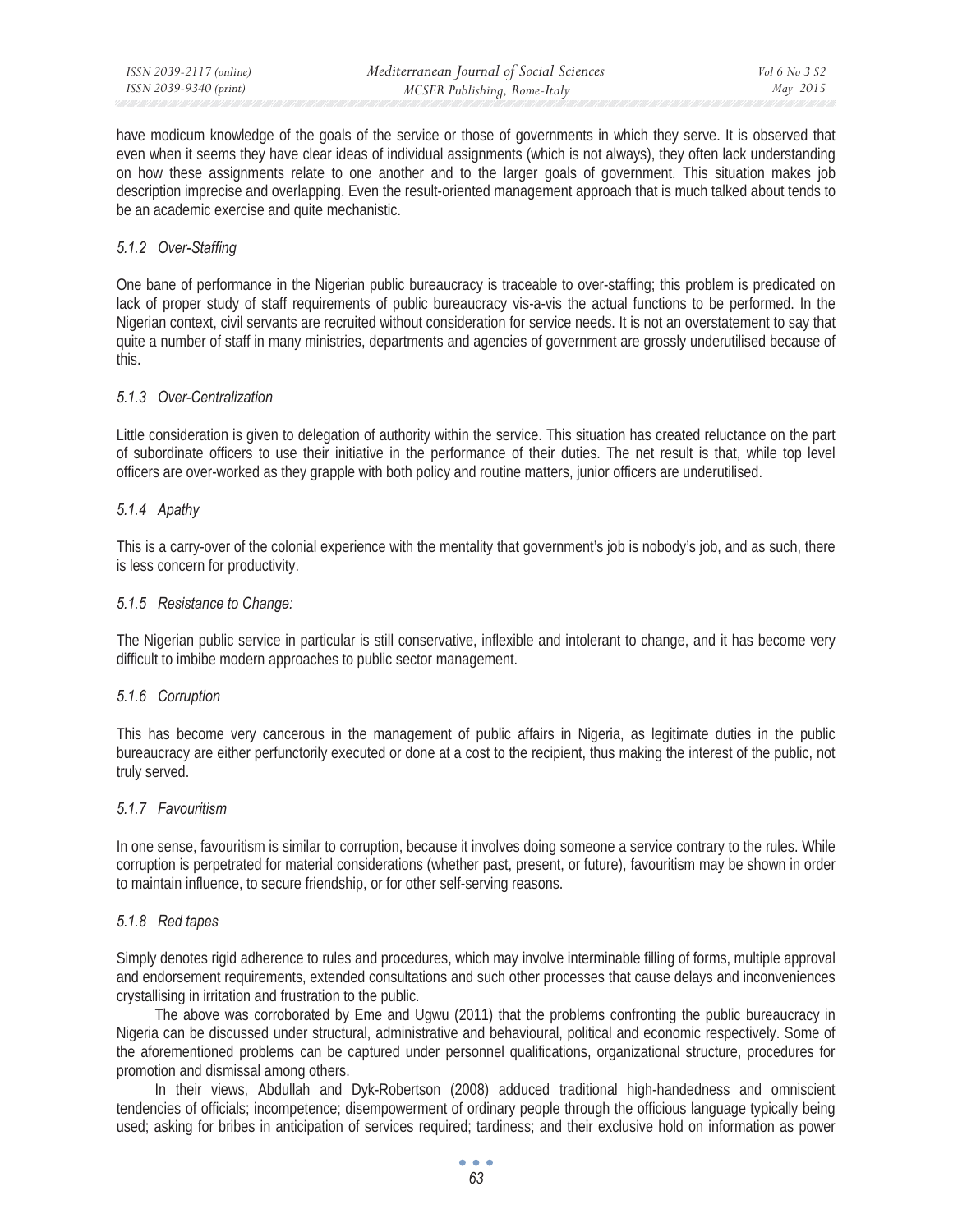| ISSN 2039-2117 (online) | Mediterranean Journal of Social Sciences | Vol 6 No 3 S2 |
|-------------------------|------------------------------------------|---------------|
| ISSN 2039-9340 (print)  | MCSER Publishing, Rome-Italy             | May 2015      |

over the ordinary citizens. The foregoing makes the Nigerian public bureaucracy incapable of galvanising development. Agagu (2008:243) posited that "the public service which was seen as the custodian of rules and regulations and the engine of development had lost its prestige and confidence".

Obasanjo (2004 cited in Thovoethin, 2014: 266) aptly described bureaucracy and technocracy in Nigeria thus:

Over the years, the public services at federal and state levels lost the value on which they were established. Merit is sacrificed for expediency and opportunism. Retraining of hired staff hardly take place. It allows so-called ghost workers to infiltrate the service and ended up with a pay-roll that is totally at variance with output or productivity, parastatals are so mismanaged, looted, and badly ruined that they became an embarrassment to norms of efficiency, productivity, management and probity… Proliferation of parastatals as well as the creation of several agencies had resulted in unnecessary duplication of functions and in some cases, mandates… The management of these agencies appointed persons into the public service haphazardly with the result that most of them are now over-bloated and enormous resources are spent on their overheads.

It is necessary to stress that the success of a developmental state rest squarely on professionalised public bureaucracy that feeds into policy formulation and implementation process efficiently (Eme and Ugwu, 2011). Evans (2003 cited in Thovoethin, 2014) contended that developmental state necessitates a stronger and autonomous state enhanced by a powerful, efficient and effective bureaucracy recruited from the best talents available in the state. That is to say, preference must be given to people with technical expertise in policy formulation and implementation in the drive for developmental state. Evans (2003) stressed further that the idea of developmental state puts robust, competent public institutions at the centre of the development matrix. To be sure, Jayasuriya (2006) underscored the importance of bureaucracy in developmental efforts by asserting that institutions become the key to explaining development outcomes (of which the public service institution is crucial). Amuwo (2007:11) corroborated this part of the analysis thus: "without a seasoned and development-oriented bureaucracy, state interventionism would, in all probability, amount to little more than the unwitting transfer of public resources to local capitalist class"

Predicated on this, there is a need to tinker with the employment process based on competency, merit, wellstructured and motivated bureaucracy/technocracy which will strengthen the drive for developmental state. This should be skewed in favour of the tenets of New Public Management which will serve as a launch pad. Some of these tenets as explicated by Ibietan (2013:58) are:

# *5.1.9 Decentralization*

Proponents of the NPM have argued that centralization is costly due to inflexibility. This engenders red tapes, rigidity which conspires to hamper effectiveness in service delivery. Decentralization creates room for initiatives and the latitude for officials to manage their units for better performance.

# *5.1.10 Cost-Recovery*

Public-Private Partnership is one platform of NPM anchored on Build, Operate and Maintain (BOM), like re-introducing toll collection so as to reduce the cost of maintaining social services like roads among others. Although, it is argued that this reform initiative will take such services away from the poor, the effect can be cushioned through an effectively managed subsidy programme.

#### *5.1.11 Alternative Service Delivery*

This emphasise the need for government to focus on its areas of core competence in the provision of services for the populace which can be realised through Public-Private Partnership (PPP).

# *5.1.12 Performance Contracting*

There is the need for government agencies, public service and government ministries to clarify objectives in such a way that evaluation, accountability and service effectiveness are measured.

### *5.1.13 Commercialization*

A number of governments have fraternised with the idea of commercialising non-performing public enterprises so as to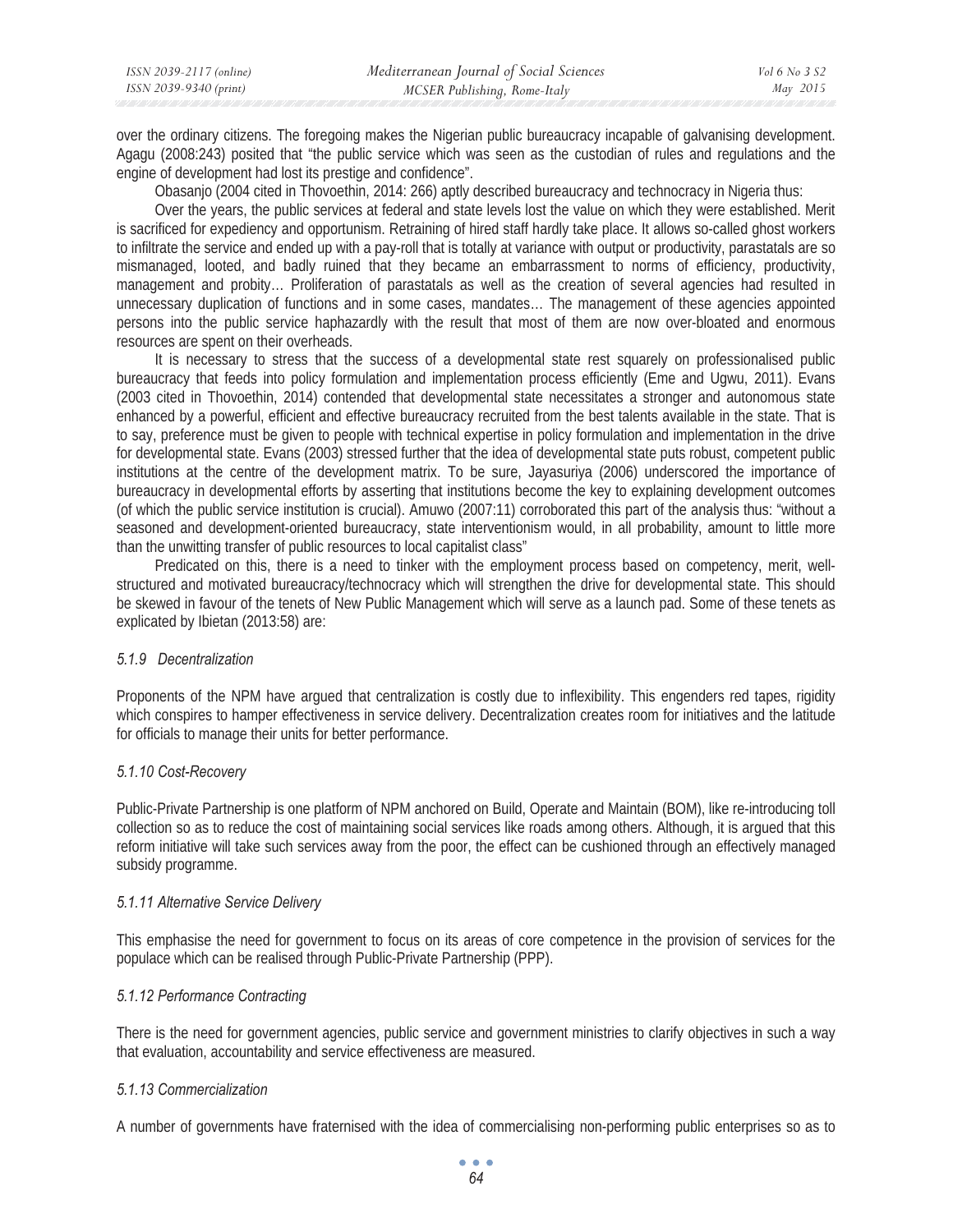enhance efficiency which should translate to development as one of the platforms of NPM, the failure of this is seen in lack of transparency in the entire process.

### *5.1.14 Citizen Charter*

One of the distinguishing marks of traditional public administration in comparison to the NPM lies in the way it perceives clients which also reflects in the approach to service delivery. The NPM approach to public sector management sees individuals as customers who should be treated as "kings". However, the traditional public administration sees the public as being at their mercy. This attitudinal inclination of traditional public administration explains the lack of effectiveness in service delivery with implications for development.

### *5.1.15 Public Reporting*

One major lever around which NPM revolves is accountability and transparency in the conduct of government business. This is made possible via access to information, especially on financial matters in the public domain. The effective application of the Freedom of Information Act should rise to this demand, and position the public bureaucracy as proactive agents of development.

# **6. Conclusion and Recommendations**

The central argument of this paper is that the Nigerian public bureaucracy can be positioned for effective service delivery and be proactive agent of development for the Nigerian state. This is realisable through the reform inclination of the New Public Management which seeks to remedy the gaps and failings of the old paradigm of public administration. The framework of analysis anchored on public choice theory and the tenets of NPM invigorated the submissions and positions taken in this paper, upon which the following recommendations are proffered:

A developmental state would require the conscious transformation of the political and bureaucratic elites from predatory to positivist, activist and developmental orientation in their approach to governance and the management of public resources/affairs.

A further decentralisation of the political and administrative structures for rapid and enhanced delivery of public services and democratic dividends with trickle-down effects is seriously canvassed.

The new initiative for institutionalising public service reforms should be retained and sustained, in order to permanently arrest the conception-reality gaps that characterise successive reform efforts/activities.

Conscious attempts should be made to build and sustain enduring political and administrative institutions for effective service delivery in the public sector. This would serve as prelude to and catalyst for the realisation of the much desired developmental state status for Nigeria.

An entrenched and further professionalised public bureaucracy anchored on techno-managerial expertise and rationality as precursor to developmental state is highly recommended.

# **7. Acknowlegment**

The authors are grateful to Covenant University Centre for Research, Innovation and Discovery (CUCRID) Ota-Nigeria for the funds released for the publication of this research.

#### **References**

Abdullah, S.A. and Dyk-Robertson, H.V. (2008). Enhancing the Performance of the Public Service in a Developmental State: A Country Study of Nigeria. A Paper Prepared for the 2008 AAPM Roundtable, October, Accra, Ghana

Adamolekun, L. (2002).Governance Context and Reorientation of Government. In Adamolekun, L. (Eds.),*Public Administration in Africa: Main Issuesand Selected Country Studies* (pp 3-16). Ibadan: Spectrum Books Limited.

Adamolekun, L. (2006).*Politics, Bureaucracy and Development in Africa.* Ibadan: Spectrum Books Limited.

Agagu, A.A. (2008). Re-inventing the Nigerian Public Service in An Era of Reforms. *Pakistan Journal of Social Sciences,* 5(3):244-252.

Amuwo, K. (2008). "Constructing the Democratic Developmental State in Africa: A Case Study of Nigeria, 1960-2007", Institute for Global Dialogue Occasional Paper No. 59

Apeh, I. E. (2007).Public Enterprises and Crisis of Development in Nigeria: 1960 to 2006.*Journal of International Politics and Development Studies,* University of Nigeria,